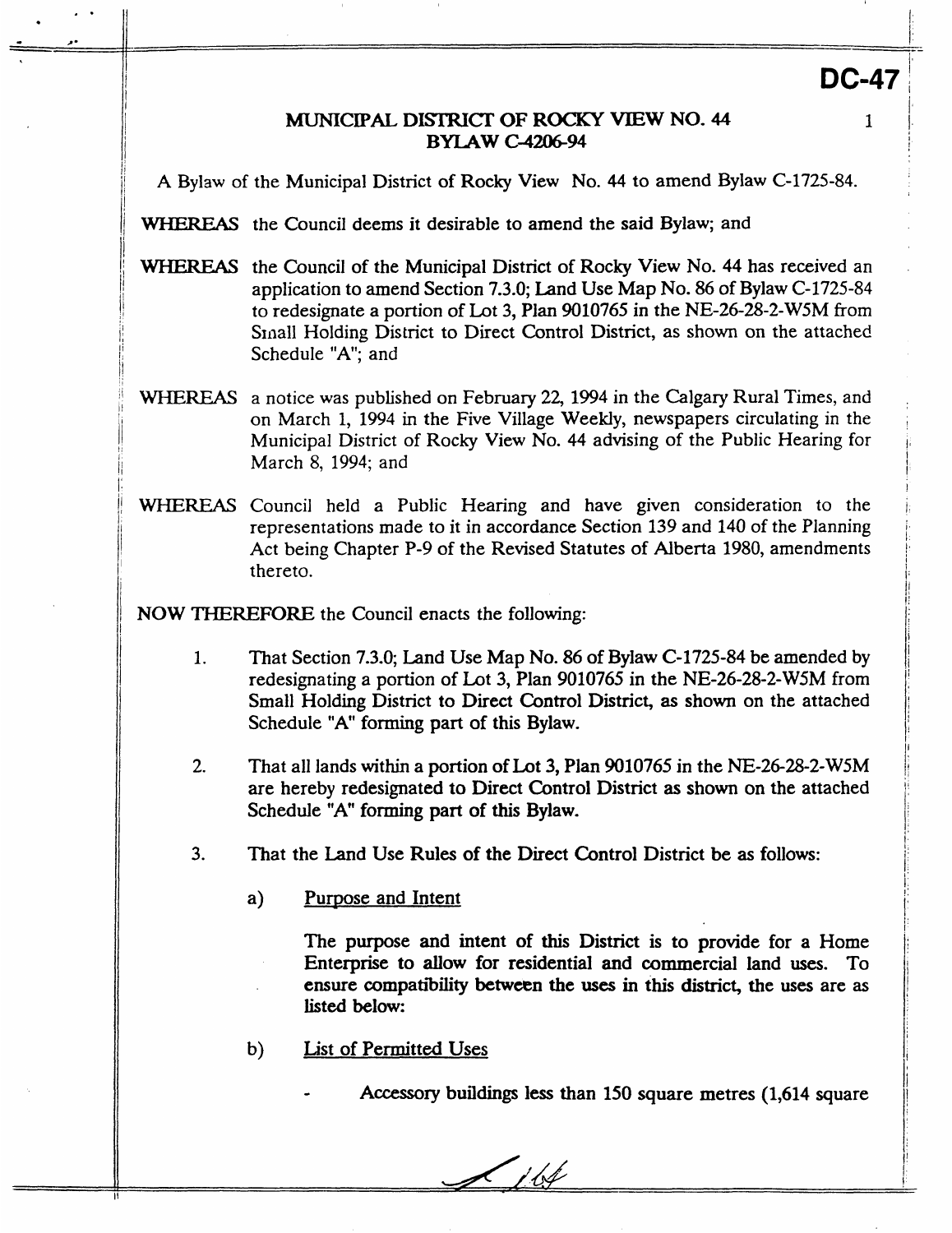### **MUNICIPAL DISTRICI' OF ROCKY VIEW NO. 44 BYLAW C-4206-94**

feet) building area

- Single detached dwelling
- Private **swimming** pools
	- Keeping of animals listed in Table A of Section **8.11.5** of the Land Use Bylaw at densities of no greater than one animal unit per 1.6 hectares **(4.0** acres)

#### List of Discretionarv Uses  $c)$

A transportation consulting business.

**A** wooden items manufacturer (for tole 2nd decorative painting), and small furniture repair and small furniture manufacturing business.

*An* art supply retail business, including the sale of brushes, paints and books.

Building(s) used for transportation consulting, furniture repair and manufacturing and an art supply retail businesses including the inside storage of materials and equipment.

#### d) General Land Use Regulations

The land use regulations apply **as** contained in Section 8 of Land Use Bylaw **C-1725-84** as well **as** the following provisions:

#### Minimum and Maximum Requirements e)

- The **maximum** area of the site shall be **1** acre, **as** well **as** the following provisions:
- (i) **Residential Use**
- **Minimum** front yard:
	- a) **<sup>15</sup>m (49.21** feet) **from any** internal subdivision road or **senice** road
	- b) **44** m **(144.36** feet) **from** any municipal road
	- **c) 71 m (232.94 feet) from any** primary or secondary **highway** '
- **Minimum** side yard:
	- **a)**  *60* **m (196.84 feet) from any municipal** road
	- **b) 10%** of the **mean** width of the parcel, **minimum** 6 m

*2*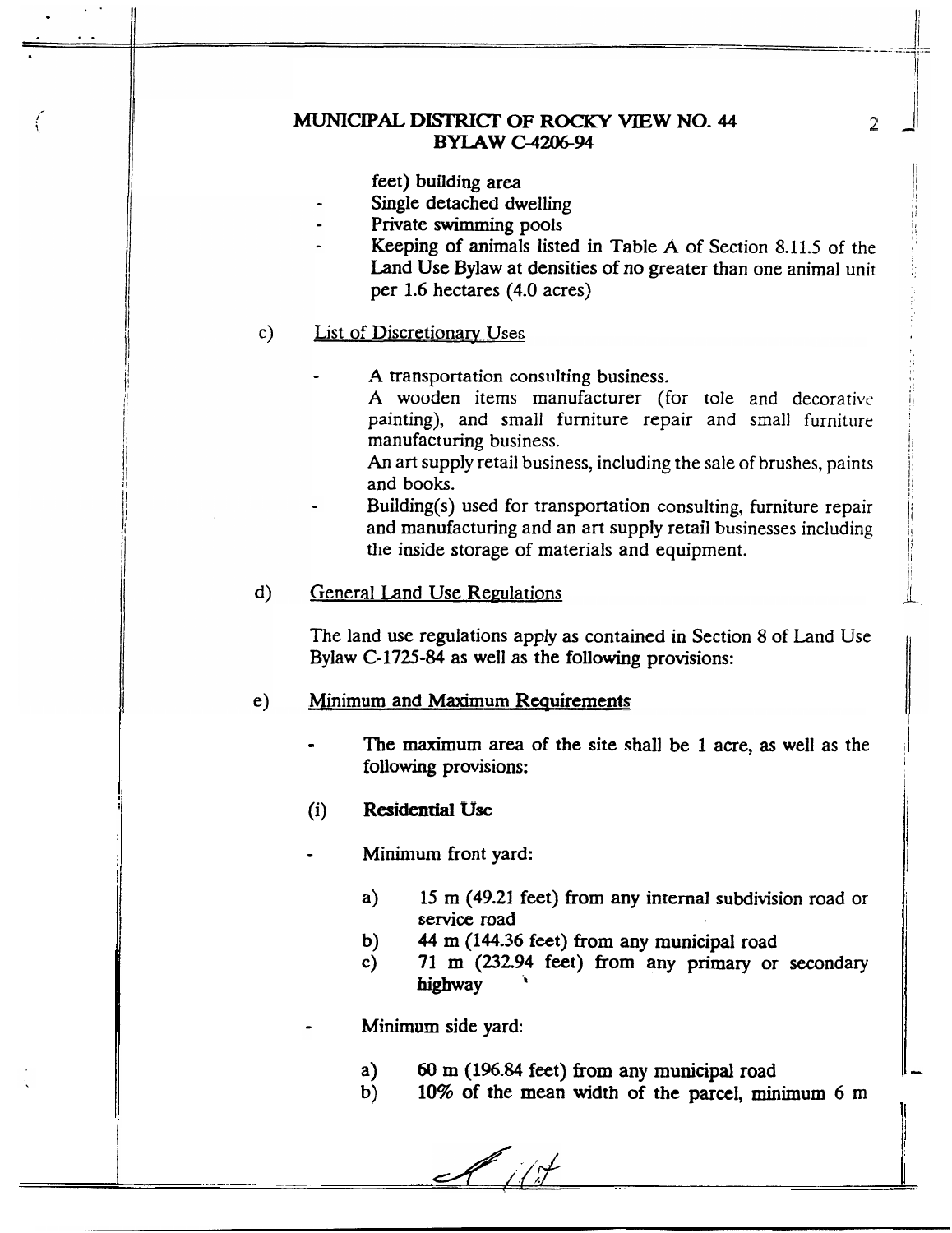## **MUNICIPAL DISTRICT OF ROCKY VIEW NO. 44 BYLAW** *C-420694*

#### (19.68 feet)

**Minimum** rear yard:

*f* 

(I li '

> ! i I

1

I/ li

I/ i/

'I

a) 15 m (49.21 feet)

Minimum habitable floor area, excluding basement:

- *a)*  **112 sq. m** (1,205 sq. **ft.)** single storey dwelling
- b) 112 sq. **m** (1,205 sq. ft.) split level dwelling, the total area of two finished levels
- c) 92 sq. m. (990.31 **sq.** ft.) split entry or bi-level, the main floor 18 sq. m (193.76 sq. ft) finished lower level
- d) 130 sq. m (1,399.35 sq. ft.) combined floor area, two storey dwelling
- e) 112 **sq.** m (1,205 sq. ft.) main floor dwelling. moved-in
- Maximum height of buildings:
	- **a)**  principal building, 10 m (32.81 feet)
	- b) accessory buildings, *5.5* m **(18.04** feet)
- **Maximum** dwellings per lot is one.
- Lot Density

Density is 0.3 **lots** per acre in title, provided there is sufficient groundwater supply or piped in water supply.

#### Controlled Appearance

The design, character and appearance of **any** buildings, or series of buildings, structure or sign proposed **to** be erected or located on lands that have an existing **country** residential subdivision or development must be acceptable **to** the Development Officer, having due regard **to** its **effect on** neighbouring development and general amenities of the **District,** and **any** statutory plan affecting the District.

- **Maximum number** of **accessory** buildings ancillary to the residential use - 1
	- Total building area for **all accessory** buildings **150** square

 $\mathscr{M}/\mathscr{N}$ 

**3** 

 $\left\{ \cdot \right\}$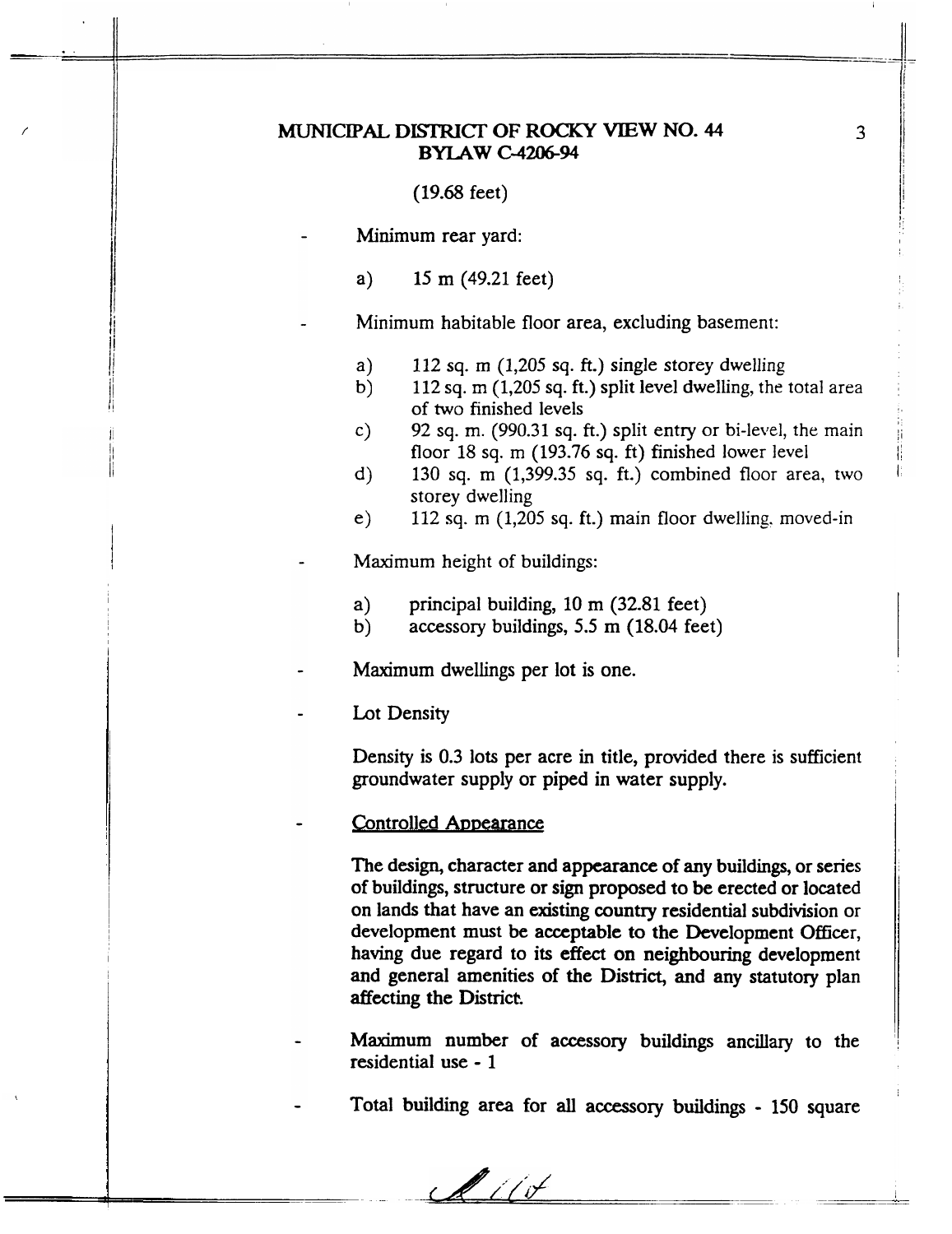### MUNICIPAL **DISTRICI' OF ROCKY VIEW NO. 44 BYLAW 6-4206-94**

meters **(1,614** square feet)

 $(ii)$ **Commercial Use** 

. II

*I B'* 

- **Maximum** number of buildings 3
- **Maximum** area of all buildings (total) 170 square metres **(1829.92** square feet)
- Building Setbacks:
	- From south property line: 20 metres (65.62 feet)
	- From north property line: 20 metres (65.62 feet)
	- From east property line: 60 metres (196.84 feet)
	- From west property line: 15 metres (49.2 feet)

**Maximum** number of employees - 3

 $f$ ) Development Permits

> Development Permits shall be issued to the satisfaction of and by the Development Officer for the lands shown on attached Schedule "A'.

 $g)$ **Landscaping** 

> Landscaping, **visua1** appearance, berming and screening shall be to the satisfaction of the Development Officer and **as** determined through a Development Permit.

 $h)$ Fire Protection

> Fire protection measures are **to** be provided **to** the **satisfaction** of the Rocky View Fire **Chief** and included in **a** Development Permit where deemed necessary **by** the Development Officer.

**4.**  The Bylaw **comes** into effect upon the date of its third reading.

**File:** *8626009* 

First reading passed in open Council, assembled in the City of Calgary, in the Province of Alberta, this 8th day of **February 1994, on a** motion **by** Councillor Vincent.

Second reading passed in **open** Council, assembled in **the** City **of** *Calgary,* in **the** Province of Alberta, this **8th** day of **March 1994, on a motion by** Councillor **Vincent.** 

Í.

/ toj

**4**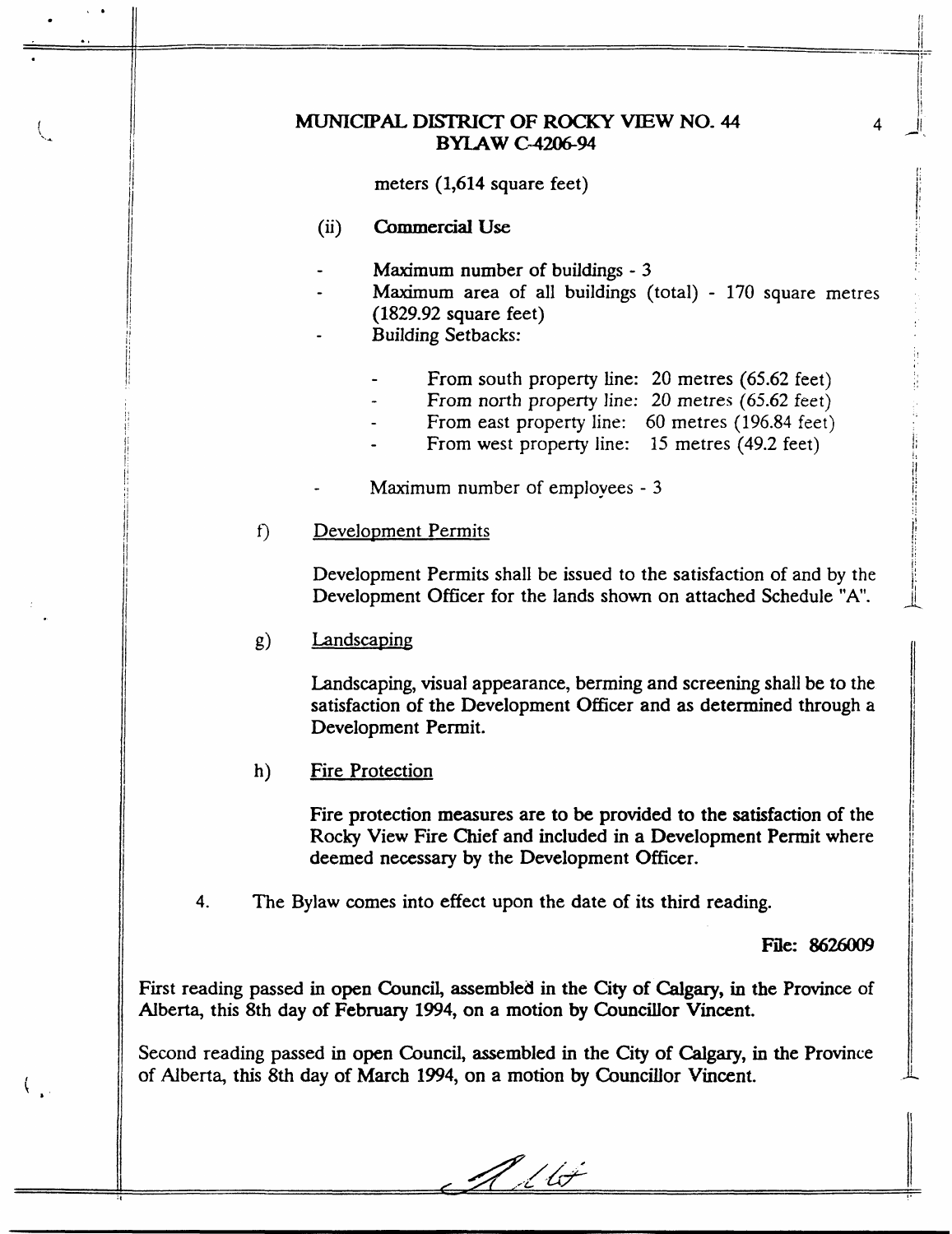# MUNICIPAL **DISTRICT' OF ROCKY VIEW NO. 44 BYLAW C-4206-94**

**Third reading passed** in **open Council, assembled in the City of** *Calgary,* **in the Province of**  Nberta, **this 8th day** of **March 1994, on a motion by Councillor Fullerton.** 

**i** 

REEVE OR DEPUTY REEVE

COLOCO VOLMICI

*5*